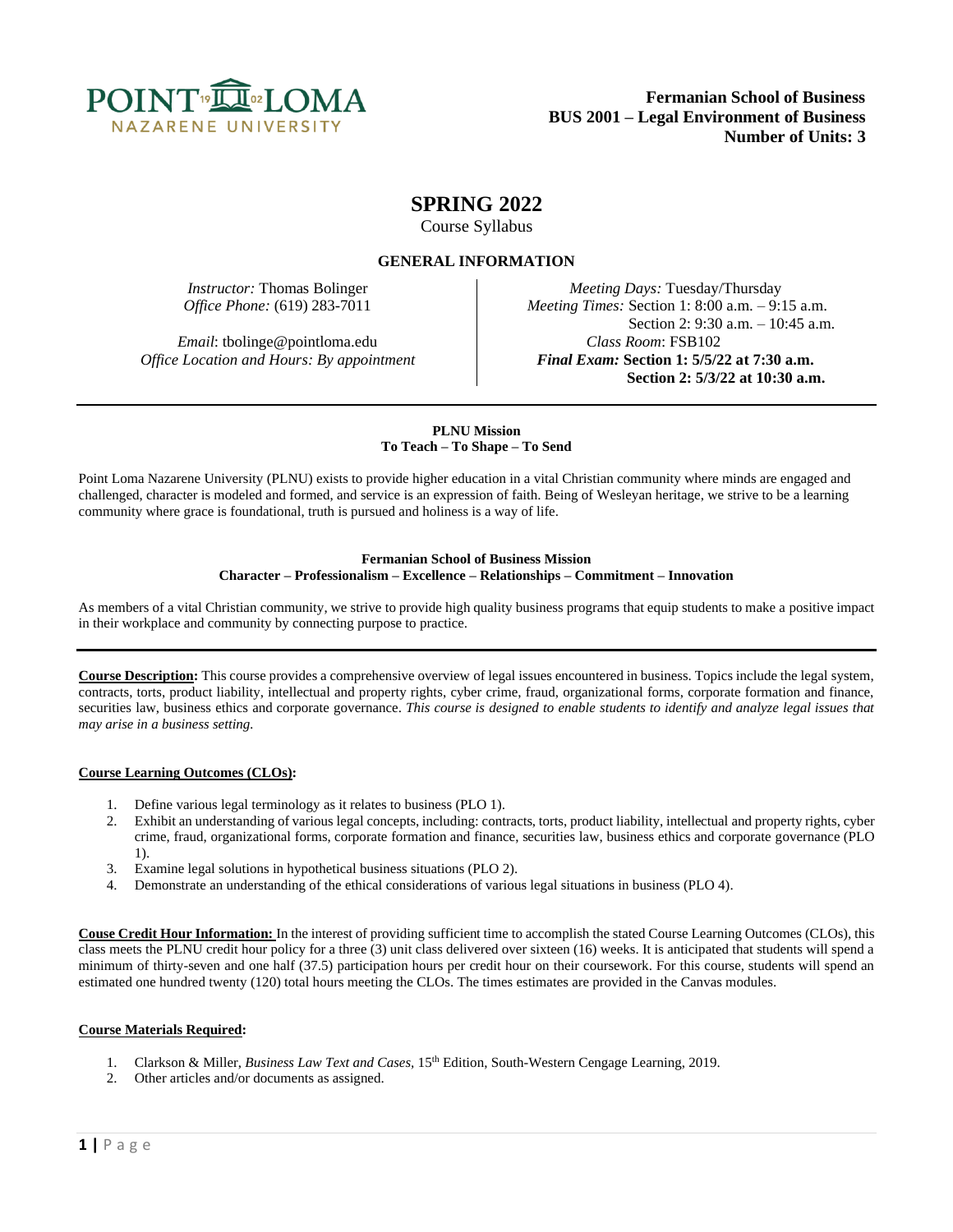## **BUS 2001 – Legal Environment of Business** Course Syllabus – Spring 2022

## **Assessment and Grading:**

1. Student performance is based upon the following scale:

| Percent        | Letter Grade   | Performance                              |
|----------------|----------------|------------------------------------------|
| $90.0 - 100.0$ | $A$ - to $A$   | <b>Exceptional Scholarship</b>           |
| $80.0 - 89.0$  | $B$ - to $B$ + | Superior Scholarship                     |
| $70.0 - 79.0$  | $C$ - to $C$ + | Satisfactory Scholarship                 |
| $60.0 - 69.0$  | $D$ - to $D$ + | Marginal Scholarship                     |
| < 59.0         | н              | Unsatisfactory Scholarship/Failing Grade |

Class grade is based upon the following Assignments and Exams: (Lowest Exam Score is Dropped.)

| Weekly Open Book Ouestions and Supplemental Zoom Participation | 10%  |
|----------------------------------------------------------------|------|
| Three Writing Assignments                                      | 10%  |
| Five Exams (Including Final)                                   | 80%  |
| Total                                                          | 100% |

- 2. Additional information regarding student performance:
	- a. *Class Participation***:** The success of each student in this course is directly related to the quality of the participation. Students should contribute to discussions on a daily basis. Class participation will be based upon each student's contribution to discussions, including input or questions regarding the textbook material. In addition, students should be prepared to answer questions, and participate in group activities and other in-class assignments as that arise. Class participation will also be based upon student attendance and preparation. See *Academic Policies* in the PLNU Undergraduate Academic Catalog.
	- b. *Exams***:** Four (4) scheduled examinations and one (1) final examination will be administered. Every student is to be present for the scheduled examinations and the final exam at the scheduled time. **No makeup exams will be given without prior permission.** A makeup exam will be provided only for absences officially excused by the University provost or for emergencies completely beyond a student's control, such as a documented illness or injury. Students must coordinate any conflict with one of these exams with the faculty member as soon as the student discovers it, preferably not later than 48 hours prior to the exam.
	- c. *Final Examination Policy***:** Successful completion of this class requires taking the final examination **on its scheduled day**. No requests for early examinations or alternative days will be approved.
	- d. *Incomplete & Late Assignments*: All assignments are to be submitted/turned in by the beginning of the class session when they are due – including assignments posted on Canvas. Incompletes will only be assigned in extremely unusual circumstances.

## **Class Policies:**

- *1. Professionalism***:** Students are expected to hold the highest levels of professionalism, including integrity, honesty, respectfulness, punctuality and mature leadership. Exemplary behavior is expected in this classroom.
- *2. PLNU Academic Honesty Policy***:** Students should demonstrate academic honesty by doing original work and by giving appropriate credit to the ideas of others. Academic dishonesty is the act of presenting information, ideas, and/or concepts as one's own when in reality they are the results of another person's creativity and effort. A faculty member who believes a situation involving academic dishonesty has been detected may assign a failing grade for that assignment or examination, or, depending on the seriousness of the offense, for the course. Faculty members should follow and students may appeal using the procedure in the University Catalog. See *Academic Policies* in the PLNU Undergraduate Academic Catalog for definitions of types of academic dishonesty and for further policy information.
- *3. PLNU Copyright Policy***:** PLNU, as a non-profit educational institution, is entitled by law to use materials protected by the U.S. Copyright Act for classroom education. Any use of those materials outside the class may violate the law.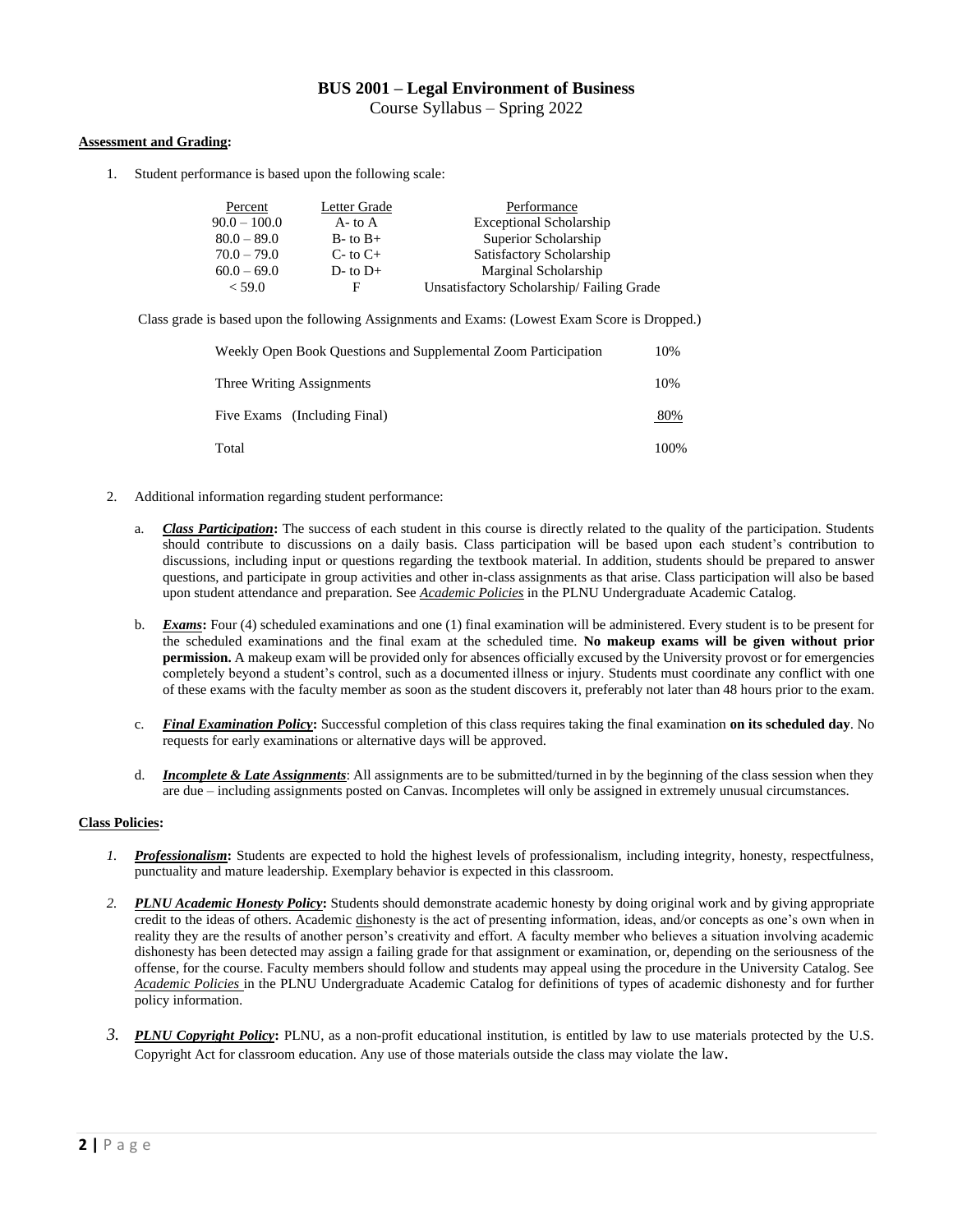## **BUS 2001 – Legal Environment of Business** Course Syllabus – Spring 2022

- *4. PLNU Attendance and Participation Policy***:** Regular and punctual attendance at all class sessions is considered essential to optimum academic achievement. If the student is absent for more than ten (10) percent of class sessions, the faculty member will issue a written warning of de-enrollment. If the absences exceed twenty (20) percent, the student may be de-enrolled without notice until the University drop date or, after that date, receive the appropriate grade for their work and participation. If absences exceed these limits, but are due to University excused health issues, an exception will be granted.
- *5. Schedule and Other Changes***:** The information in this syllabus is subject to change. Any such changes will be announced in class and/or communicated via Canvas or e-mail.
- *6. E-Mail***:** Assignments, announcements, changes to this syllabus and other communications from the faculty member, from time to time, may be made via the student's e-mail address and/or Canvas. Students are required to review their email and Canvas announcements daily.
- *7. Mobile Phones***:** The use of mobile phones, including phone calls, texting or any other purposes, is not allowed in the classroom during class meetings and examinations. Please keep mobile phones turned-off and out of sight.
- *8. Use of Technology*: In order to be successful in this course, students must meet the minimum technology and system requirements. Please refer to the *Technology and System Requirements* information.

Additionally, students are required to have headphone speakers, microphone, or webcams compatible with their computer available to use for any online or hybrid classes. Please note that any course with online proctored exams requires a computer with a camera (tablets are not compatible) to complete exams online.

Problems with technology do not relieve students of the responsibility of participating, turning in assignments, or completing class work.

- *9. Dropping the Course***:** It is the student's responsibility to maintain his or her class schedule. Should the need arise to drop this course (personal emergencies, poor performance, etc.), the student has the responsibility to follow through (provided the drop date meets the stated calendar deadline e stablished by the University), not the faculty member. Simply ceasing to attend this course or failing to follow through for a change of registration (drop/add) may easily result in a grade of F on the official transcript.
- *10. PLNU Academic Accommodations Policy***:** PLNU is committed to providing equal opportunity for participation in all its programs, service, and activities. Students with disabilities may request course-related accommodations by contacting the Educational Access Center (EAC), located in the Bond Academic Center [\(EAC@pointloma.edu](mailto:EAC@pointloma.edu) or 619-849-2486). Once a student's eligibility for accommodation has been determined, the EAC will issue an academic accommodation plan (AP) to all faculty who teach courses in which the student is enrolled each semester.

PLNU highly recommends that students speak with their professors during the first two weeks of each semester/term about the implementation of their AP in that particular course and/or if they do not wish to utilize some or all of the elements of their AP in that course

Students who need accommodations for a disability should contact the EAC as early as possible (i.e., ideally before the beginning of the semester) to assure appropriate accommodations can be provided. It is the student's responsibility to make the first contact with the EAC.

**Spiritual Care:** Please be aware that PLNU strives to be a place where students grow as whole persons. To this end, the institution provides resources for all students to encounter God and to grow in their Christian faith. If students have questions, have prayer requests, or desire to meet with the chaplain, they are encouraged to contact the Office of Spiritual Development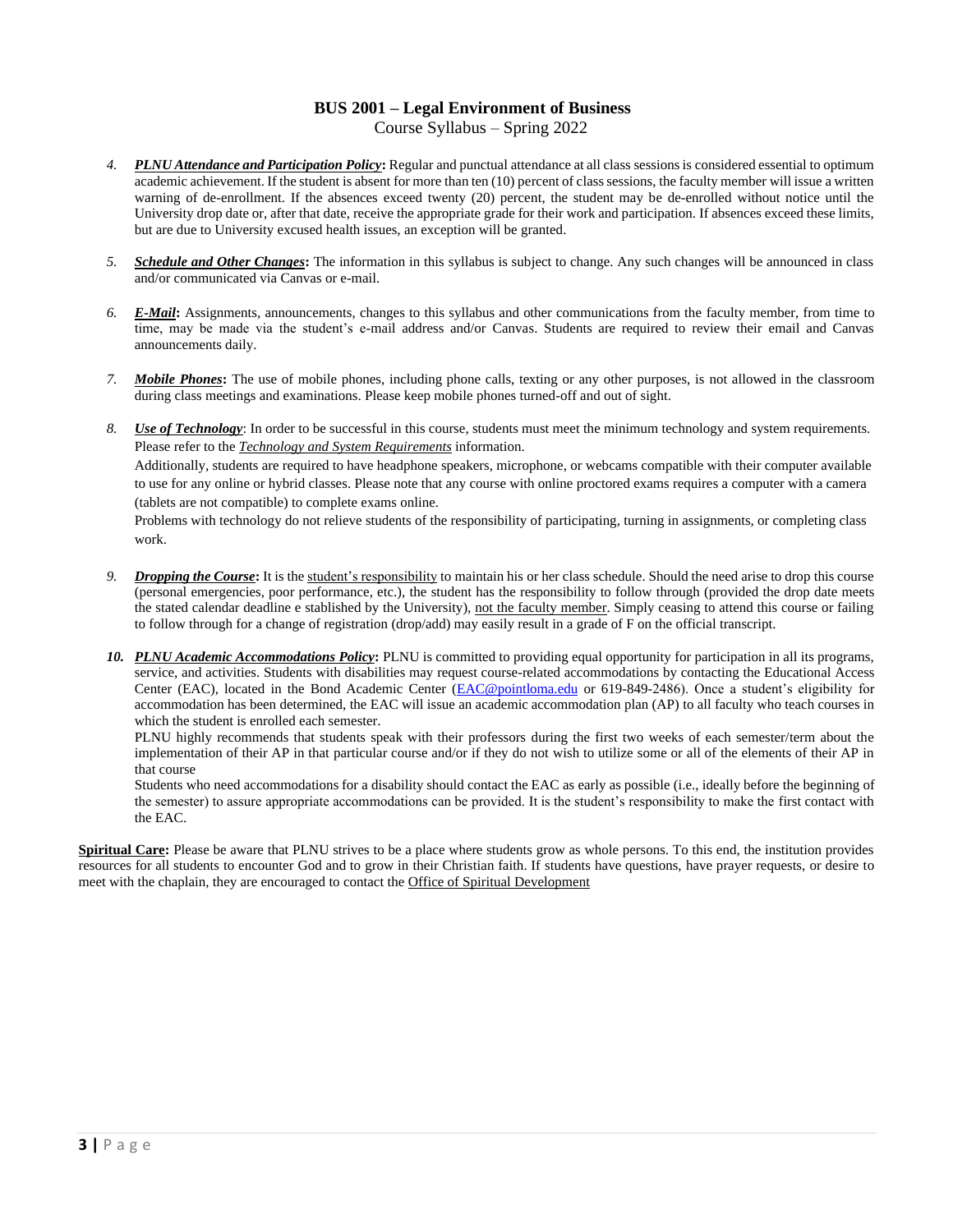## **BUS 2001 – Legal Environment of Business**

Course Syllabus – Spring 2022

| <b>MTG</b><br># | <b>DATE</b> | <b>CHAPTER</b> | <b>TOPIC</b>                                                     | <b>ASSIGNMENT(S)</b>                                        | <b>DUE</b><br><b>DATE</b> |
|-----------------|-------------|----------------|------------------------------------------------------------------|-------------------------------------------------------------|---------------------------|
| $\mathbf{1}$    | 1/13        |                | Class Introduction/Course Expectations                           | First writing assignment                                    | 1/20                      |
| 2               | 1/18        | Chapter 1      | Law and Legal Reasoning                                          | One solo open book question                                 | 1/20                      |
| 3               | 1/20        | Chapter 4      | Courts and Alternative Dispute Resolution                        | One solo open book question<br>One group open book question | 1/20                      |
| $\overline{4}$  | 1/25        | Chapter 5      | <b>Court Procedures</b>                                          | One solo open book question<br>(will be given on $9/16$     | 1/27                      |
| 5               | 1/27        | Chapter 2      | Business and the Constitution                                    | One solo open book question<br>One group open book question | 1/27                      |
| 6               | 2/1         |                | EXAM $1$ – Chapters 1, 4, 5, 2                                   | N/A                                                         |                           |
| $7\phantom{.0}$ | 2/3         | Chapter 6      | <b>Tort Law</b>                                                  | One solo open book question                                 | 2/3                       |
| 8               | 2/8         | Chapter 7      | Strict Liability and Product Liability                           | One solo open book question                                 | 2/10                      |
| 9               | 2/10        | Chapter 8      | <b>Intellectual Property Rights</b>                              | One solo open book question<br>One group open book question | 2/10                      |
| 10              | 2/15        | Chapter 10     | Criminal Law and Cyber Crime                                     | One solo open book question                                 | $\overline{2/15}$         |
| 11              | 2/17        |                | EXAM $2$ – Chapters 6, 7, 8, 10                                  | N/A                                                         |                           |
| 12              | 2/22        | Chapter 11     | <b>Contracts: Nature and Terminology</b>                         | One solo open book question                                 | 2/24                      |
| 13              | 2/24        | Chapter 12     | Agreement in Traditional and E-Contracts                         | One solo open book question<br>One group open book question | 2/24                      |
| 14              | 3/1         | Chapter 13     | Consideration                                                    | One solo open book question<br>Second writing assignment    | $\overline{3/3}$          |
| 15              | 3/3         | Chapter 14     | Capacity and Legality                                            | One solo open book question<br>One group open book question | 3/3                       |
| 16              | 3/15        |                | <b>EXAM 3 - Chapters 11, 12, 13, 14</b>                          | N/A                                                         |                           |
| 17              | 3/17        | Chapter 15     | Mistakes, Fraud and Voluntary Consent                            | One solo open book question                                 | 3/17                      |
| 18              | 3/22        | Chapter 16     | The Writing Requirement in Our Digital<br>World                  | One solo open book question                                 | 3/24                      |
| 19              | 3/24        | Chapter 17     | Third Party Rights                                               | One solo open book question<br>One group open book question | 3/24                      |
| 20              | 3/29        | Chapter 18     | Performance and Discharge                                        | One solo open book question                                 | 3/31                      |
| 21              | 3/31        | Chapter 19     | Breach of Contract and Remedies                                  | One solo open book question<br>One group open book question | 3/31                      |
| 22              | 4/5         |                | EXAM 4 - Chapters 15, 16, 17, 18, 19                             | N/A                                                         |                           |
| 23              | 4/7         | Chapter 36     | <b>Small Businesses and Franchises</b>                           | One solo open book question                                 | 4/7                       |
| 24              | 4/12        | Chapter 37     | All Forms of Partnerships                                        | One solo open book question<br>Third writing assignment     | 4/12                      |
| 25              | 4/19        | Chapter 38     | Limited Liability Companies and Special<br><b>Business Forms</b> | One solo open book question                                 | 4/21                      |
| 26              | 4/21        | Chapter 39     | Corporate Formation and Financing                                | One solo open book question<br>One group open book question | 4/21                      |
| 27              | 4/26        | Chapter 40     | Corporate Directors, Officers and<br>Shareholders                | One solo open book question                                 | 4/28                      |